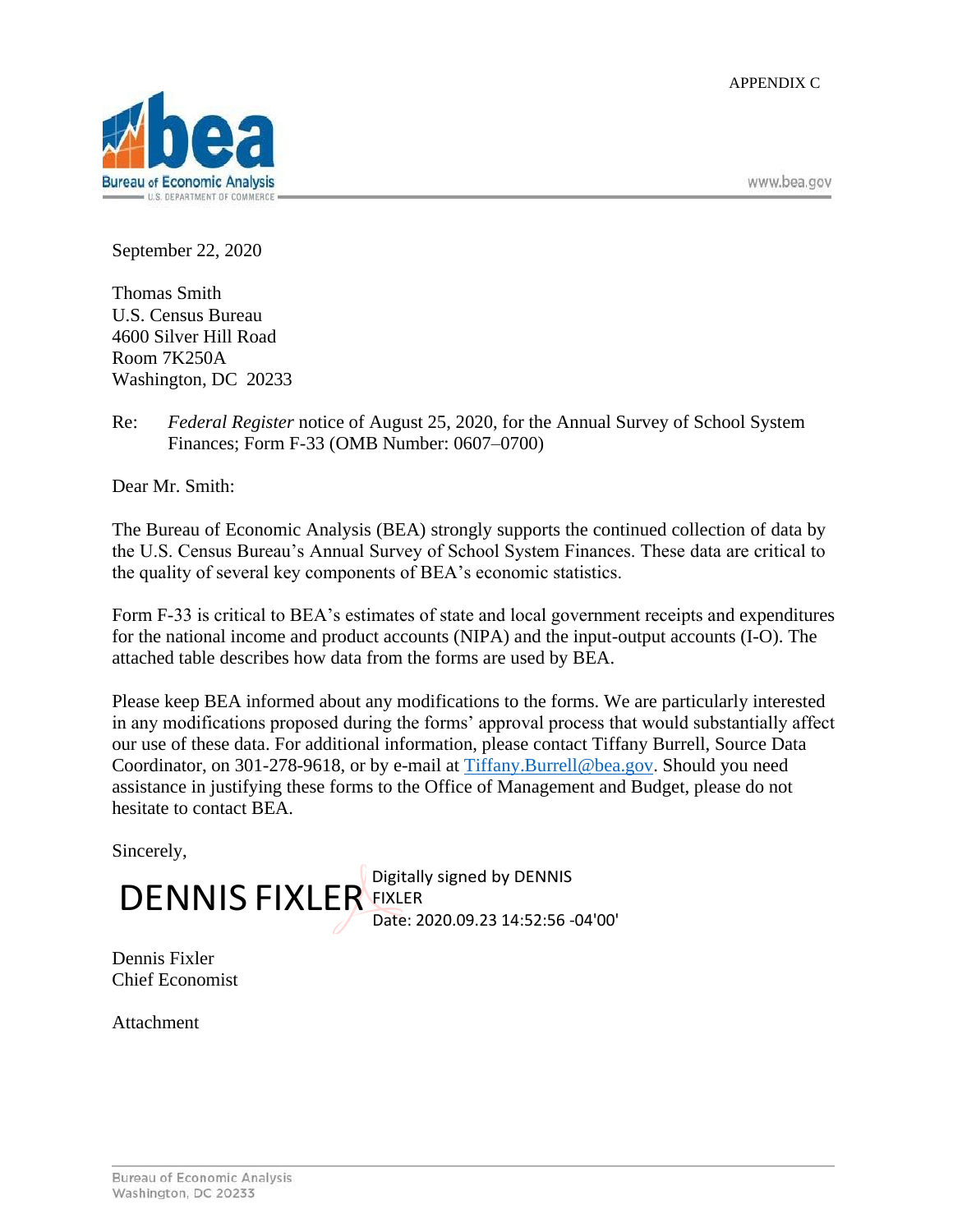

## **ATTACHMENT**

## Annual Survey of School System Finances, Form F-33

| Items Used                                                                                                                                                                                                                                  | <b>Estimates Prepared for</b>                                                                                      |
|---------------------------------------------------------------------------------------------------------------------------------------------------------------------------------------------------------------------------------------------|--------------------------------------------------------------------------------------------------------------------|
| Revenues (Part I, Sections A - D);<br>Current Operation Expenditure (Part II,<br>Sections A-D);<br>Capital Outlay Expenditures (Part III)<br><b>ARRA Funds Reporting (Part X)</b>                                                           | State & local receipts and expenditures;<br>Personal consumption expenditures; Gross<br>domestic investment in GDP |
| Property taxes (Part I, Section A, Question<br>1); General sales or gross receipts tax<br>$(I, A, 2)$ ; Public utility taxes $(I, A, 3)$                                                                                                    | Taxes on production and imports in<br>government receipts in GDP                                                   |
| Tuition fees from pupils and parents<br>$(I, A, 9)$ ; Transportation fees from pupils and<br>parents (I,A,10); Textbook sales and rentals<br>$(I, A, 11)$ ; School lunch revenues $(I, A, 12)$ ;<br>District activity receipts $(I, A, 13)$ | Personal consumption expenditures in<br>GDP; government services output estimates<br>$in I-O$                      |
| Revenue from other sales and services<br>$(I, A, 14)$ ; Capital outlay expenditures on<br>construction (III,1), on Instructional<br>equipment (III,3), on All other equipment<br>(III,4)                                                    | Services output and government purchases<br>in the I-O; gross domestic investment in<br><b>GDP</b>                 |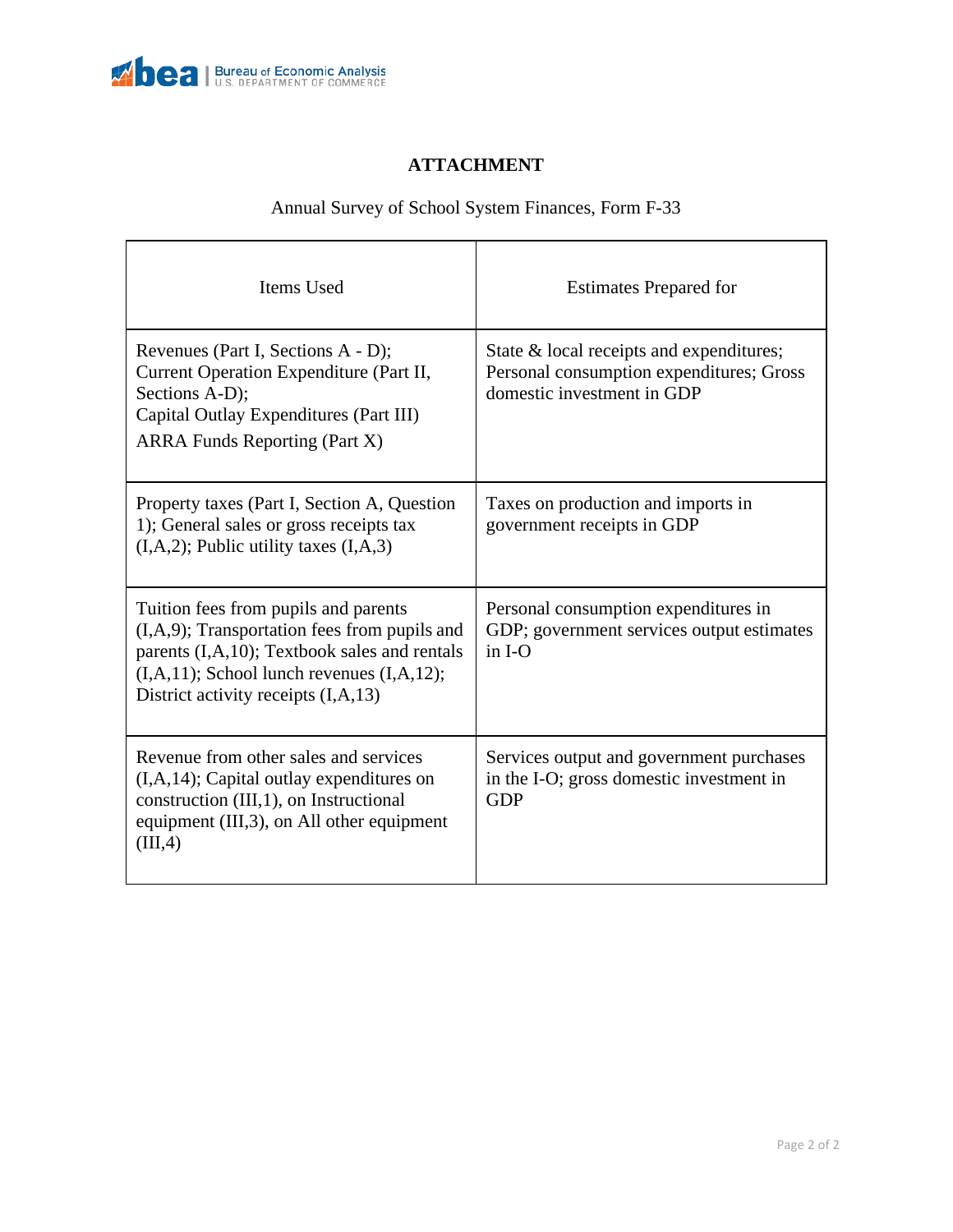

October 26, 2020

Thomas J. Smith Office of the Chief Information Officer U.S. Department of Commerce Washington, DC 20230

RE: USBC–2020–0019

Submitted via email: Thomas.J.Smith@census.gov

Dear Mr. Smith,

The National Center for Special Education in Charter Schools (the Center) is dedicated to ensuring that students with disabilities have equal access to charter schools and that charter schools are designed and operated to enable all students to succeed. The Center is a leader and partner with state charter authorizers, charter networks, and charter schools across the United States. To date, 45 states and the District of Columbia have enacted charter school laws and currently approximately 300,000 students with disabilities attend public charter schools. The ongoing growth in charter schools requires that the U.S. Department of Education (ED), the education and special education fields as well as students and their families understand key data points essential to both the opportunities for access in postsecondary education as well as the status of students with disabilities. To that end, we offer the following recommendations and comments regarding collection of public K-12 school system finance data through the *Annual Survey of School System Finances (Survey).*

**Survey Query (a)**: Whether the proposed information collection is necessary for the proper functions of the Department, including whether the information will have practical utility.

**Recommendation**: Proceed with the Survey and expand it to ensure data is available on public charter school vs. traditional public-school expenditures on special education as well as the allocation of categorical and competitive funding across different school models.

**Rationale**: The Center believes that there is great utility in conducting the Survey and that doing so will help ensure that the public, researchers and advocates have access to data regarding both federal funds received and expenditures made to educate students with disabilities. We know that local, state, and federal policy can all be informed by the availability of data that disaggregates spending to show how resources are being allocated, including by subgroups of students (e.g. students with disabilities) and educational settings. This includes being able to differentiate the data by school model, such as by public charter school and traditional public school, which can be done through alignment of the collection methodology and school identification markers with the definitions of school models employed in the standard EDFacts data collection. Such a process allows for later analysis by looking at school models, which is valuable to the education field and to the public.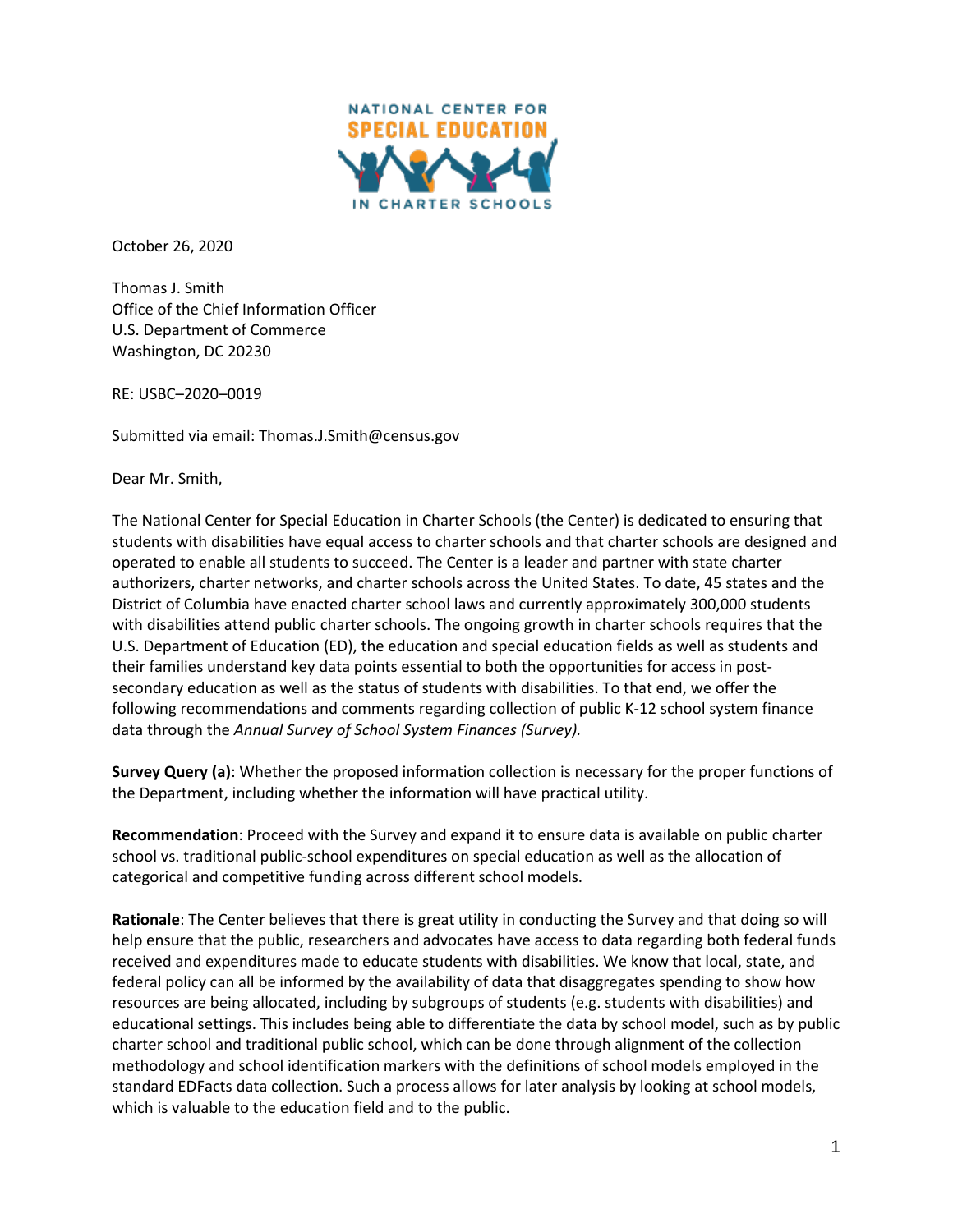**Survey Query (b):** Add[ing] new data items for special education expenditures in response to increasing demand by policymakers, researchers, and the general public.

## **Recommendation**: **Expand the Survey and add new data items to the Survey. The notice does not indicate what data elements might be collected. The Center recommends adding the following data elements:**

- 1. Include fund allocation and expenditure data per Local Education Agency (LEA), school, and student [group per the Elementary and Secondary Education Act (ESEA)]. The collection of the data at both the LEA and school level is particularly important for charter schools because non-LEA charter schools can easily be subsumed in traditional school district data. Having expenditure by student subgroup would also be particularly useful and powerful.
- 2. Align and sync the data collection with ED Facts across the charter school EDFacts data files. In addition to allowing analysis by school model (charter school vs. traditional public school, as discussed previously), this would allow further analysis of special education expenditures by factors such as charter school authorizer, charter school management organization, and by management organization type (e.g., nonprofit v. for profit).
- 3. For CARES Act expenditures, add an analysis of federal funds distributed to charter schools, including non-LEA charter schools, and the categories of use.
- 4. In the federal revenue section, as feasible, provide the information on the competitive federal grant funds (e.g., Charter School Program) received by public charter schools (both LEA and non-LEA) and their use to support students with disabilities. Such data collection should not be duplicative of data collection on non-grant activities and should not duplicate data collection undertaken by federal grant offices so long as that data collection and analysis will be made available to the public in a timely manner.

**Rationale**: See Rationale above. More specificity in the funding data regarding charter schools and students with disabilities would be extremely beneficial.

**Survey Query (c):** Evaluate ways to enhance the quality, utility, and clarity of the information to be collected.

**Recommendation**: Ensure the final data collection provides information on the National Center for Education Statistics (NCES)/Census Bureau's methodology and that such methodology enables researchers to utilize the data set produced alongside other federal data sets, such as but not limited to the Civil Rights Data Collection (CRDC), EDFacts data sets, and those collected and prepared by individual formula and competitive federal grant offices.

**Rationale**: Federal, state, and local policy could be strengthened when consistent data is available about federal revenue streams used by states/districts/schools and the federal grants (e.g., formula, competitive, or otherwise) that each are tied to. From this notice it is unclear if this is a focus of the collection, but the Center believes such methodological alignment is necessary to achieve the objective of "enhancing the quality, utility, and clarity of the information to be collected." The Center is unsure if this is a matter of something as simple as aligning naming protocol or if it is complex enough to impact the ability to analyze longitudinal data across the impacted programs, but we strongly recommend making data alignment with the goal of facilitating multi-data-set analysis a high priority.